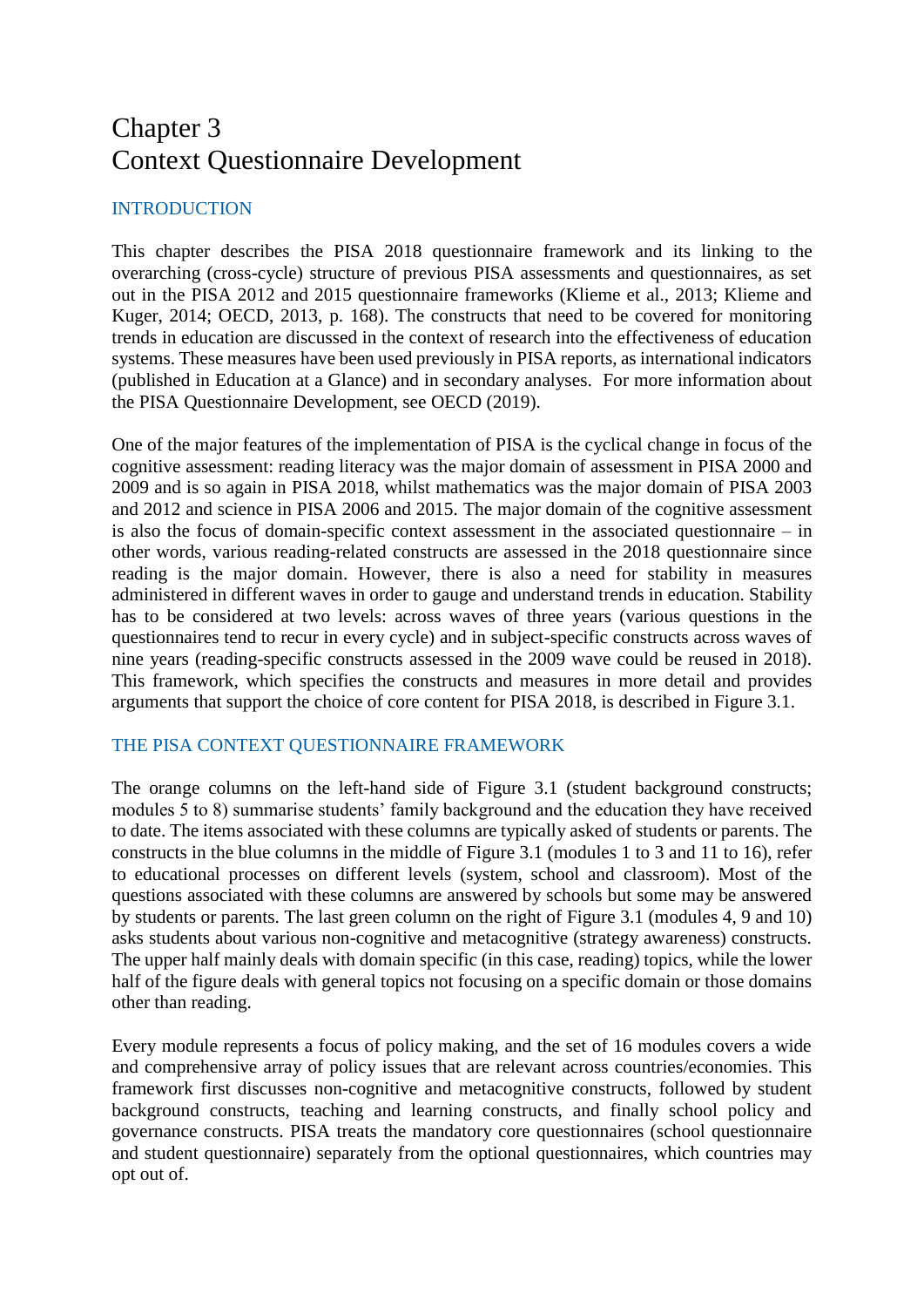

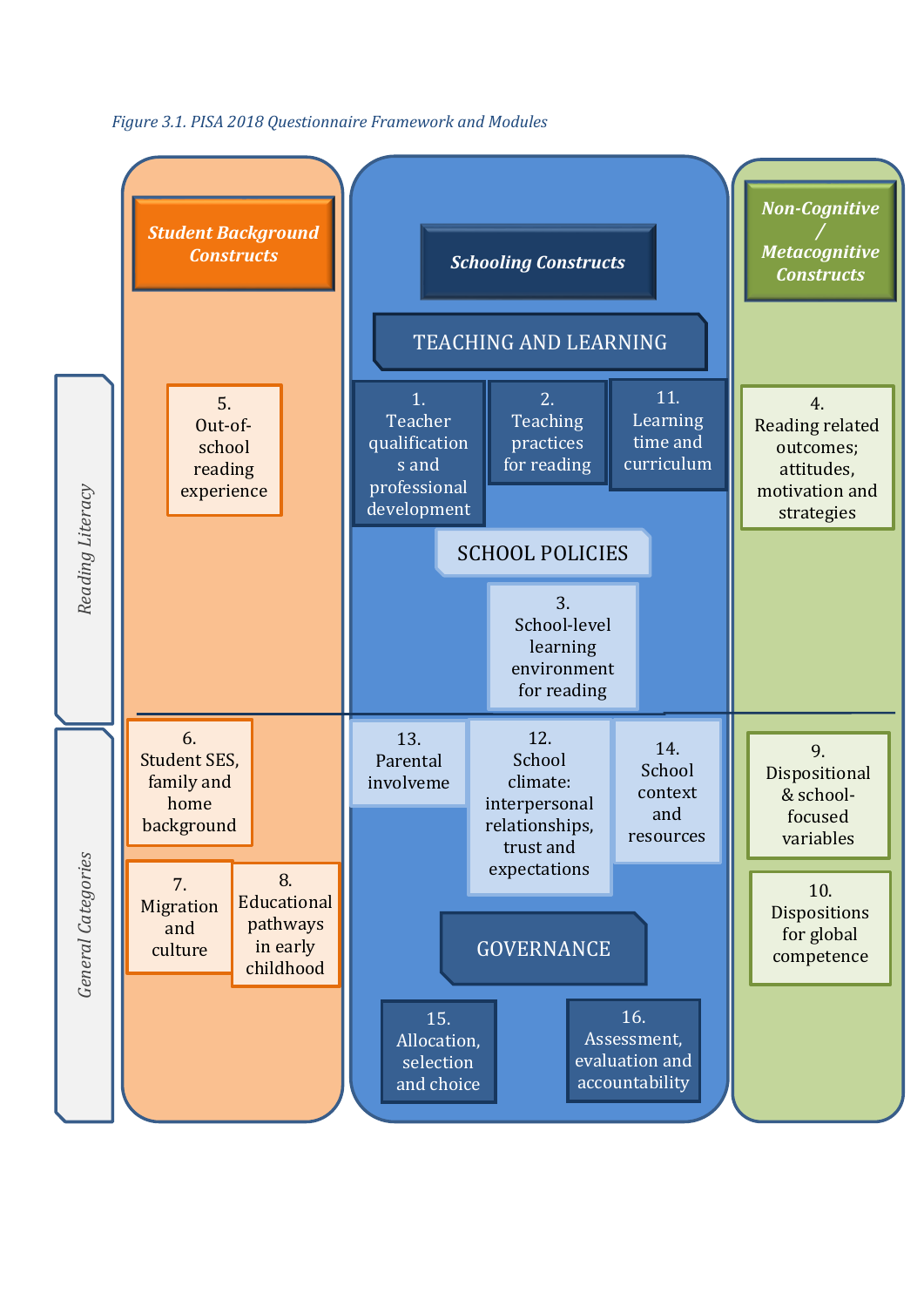The framework attempts to make the connections among the questionnaires as transparent as possible. It also describes what is conceptually covered in each questionnaire, which constructs are examined at the student and at the school levels, and who responds to each individual question.

As in previous cycles, the Questionnaire Expert Group (QEG) guided the development of the PISA context questionnaires and framework through regular meetings. The members reviewed questionnaire drafts as well as feedback from countries and economies and discussed the material together with the OECD Secretariat and the international contractors to ensure the link between the assessment, the context questionnaires, and the frameworks. As is typically done, the QEG for PISA 2018 liaised with the other expert groups, guarantying a close link between the development of the assessment framework and tests and the questionnaire development process.

# THE PISA 2018 CONTEXT QUESTIONNAIRES

The following context questionnaires were obligatory in the PISA 2018 main survey:

- The Student Questionnaire (STQ) (computer-based and paper-based)
- The School Questionnaire (SCQ) (computer-based and paper-based)

The following questionnaires were optional in the PISA 2018 main survey:

- The General Teacher Questionnaire (TGQ) (computer-based)
- The Teacher Questionnaire for Test Language Teachers (TTQ) (computer-based)
- The Parent Questionnaire (PAQ) (paper-based)
- The ICT Familiarity Questionnaire (ICQ) (computer-based)
- The Educational Career Ouestionnaire (ECO) (computer-based)
- The Well-Being Questionnaire (WBQ) (computer-based)
- The Financial Literacy Questionnaire (FLQ) (computer-based)

Questionnaire development for PISA 2018 aimed at a broad coverage of policy issues, organized by 16 modules which were firmly based on state-of-the-art research on educational policy and educational effectiveness (ref. OECD, 2016). In addition to the core content of the PISA questionnaires, most of which has already been used in previous cycles, particular emphasis was placed on modules that were judged as high priority by the participating countries. Altogether, the selected MS content allows for assessing some information on all modules while providing more in-depth information on modules which have been prioritized by the PISA Governing Board.

One important guiding principle for the development of the PISA 2018 context questionnaires was that all policy modules (see Figure 3.1) should be represented in several questionnaires, thus gathering important information from different, and if possible, the most knowledgeable, sources. Field trial data were used to choose the most reliable approach and source of information for each construct and module. Figure 3.2 highlights the coverage of policy issues across questionnaires for the final main survey context questionnaires. All PISA 2018 context questionnaire scales are described in more detail in chapter 16.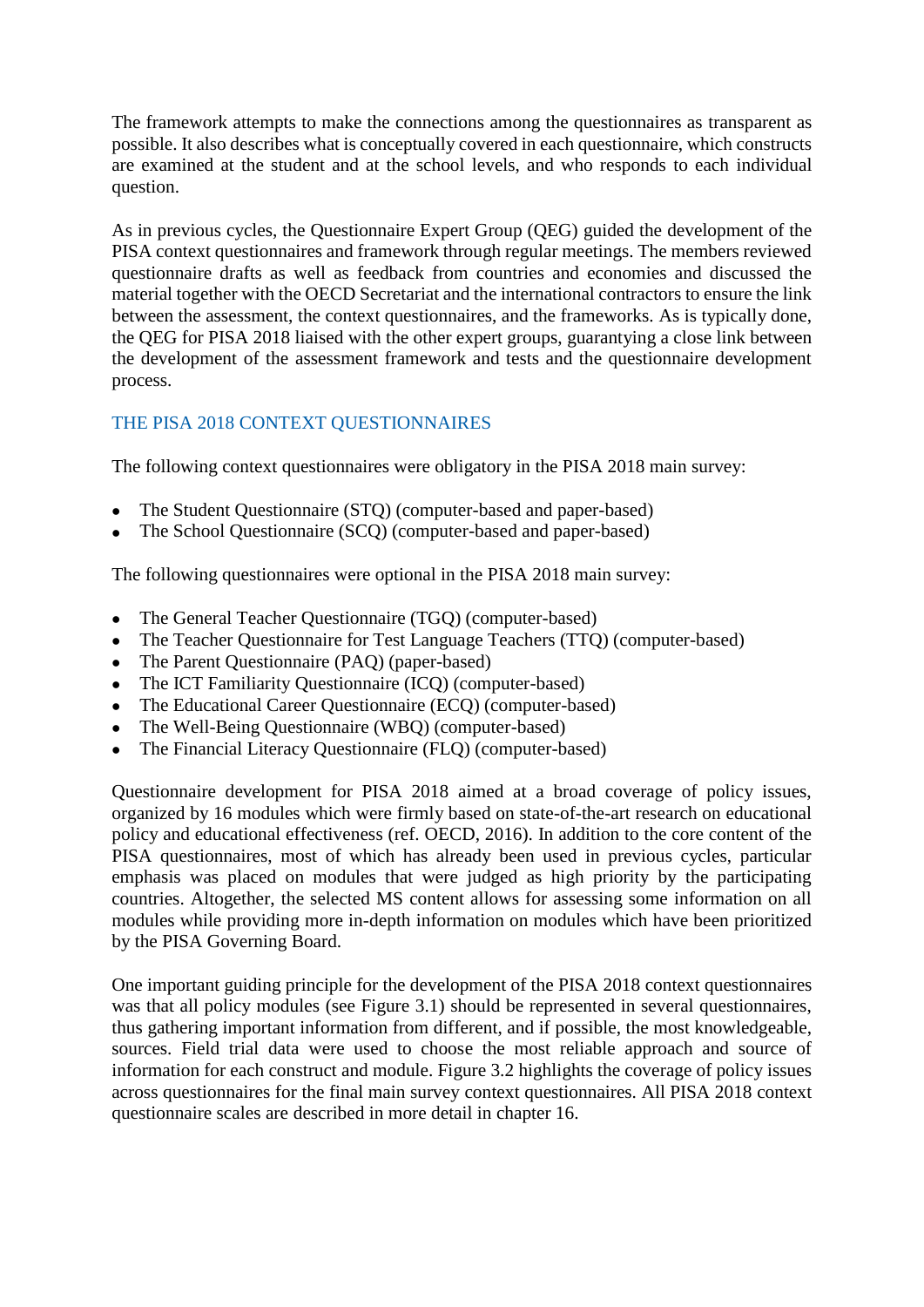|                                                                   | <b>STQ</b> | SCQ     | <b>TGQ</b> | <b>TTQ</b> | PAQ | <b>ICQ</b> | <b>ECQ</b> |
|-------------------------------------------------------------------|------------|---------|------------|------------|-----|------------|------------|
| Policy area: Reading education                                    |            |         |            |            |     |            |            |
| Teacher qualifications and professional development               |            | X       | X          | X          |     |            |            |
| Teaching practices for reading                                    | X          |         | X          | X          |     | X          |            |
| School-level learning environment for reading                     | X          | X       |            |            |     |            |            |
| Reading related outcomes; attitudes, motivation and<br>strategies | X          |         | X          | X          | X   |            |            |
| Out-of-school reading experiences                                 | X          |         |            |            |     | $\chi$     |            |
| Policy area: Equity                                               |            |         |            |            |     |            |            |
| Student SES, family and home background                           | X          |         |            |            | X   | X          |            |
| Migration and culture                                             | X          | X       |            |            |     |            |            |
| Educational pathways in early childhood                           | X          |         |            |            | X   |            | X          |
| Policy area: Broader Educational outcomes beyond achievement      |            |         |            |            |     |            |            |
| Dispositional & school-focused variables                          | X          |         |            |            |     | X          | X          |
| Dispositions for global competence                                | X          | $\sf X$ | X          | X          | X   |            | X          |
| Policy area: Supportive school context                            |            |         |            |            |     |            |            |
| Learning time and curriculum                                      | X          | X       | X          | Χ          |     |            | Χ          |
| School climate: interpersonal relation, trust and expectations    | χ          | Χ       |            |            |     |            |            |
| Parental involvement                                              | X          | X       |            |            | Χ   |            | X          |
| School context and resources                                      |            | X       | X          | Χ          |     | X          |            |
| Policy area: Educational governance                               |            |         |            |            |     |            |            |
| Allocation, selection and choice                                  |            | $\sf X$ |            |            | Χ   |            |            |
| Assessment, evaluation and accountability                         | X          | Χ       | X          | X          |     |            |            |

*Figure 3.2. Overview of the 16 policy areas (modules) covered by the questionnaires as described in the PISA 2018 questionnaire framework.*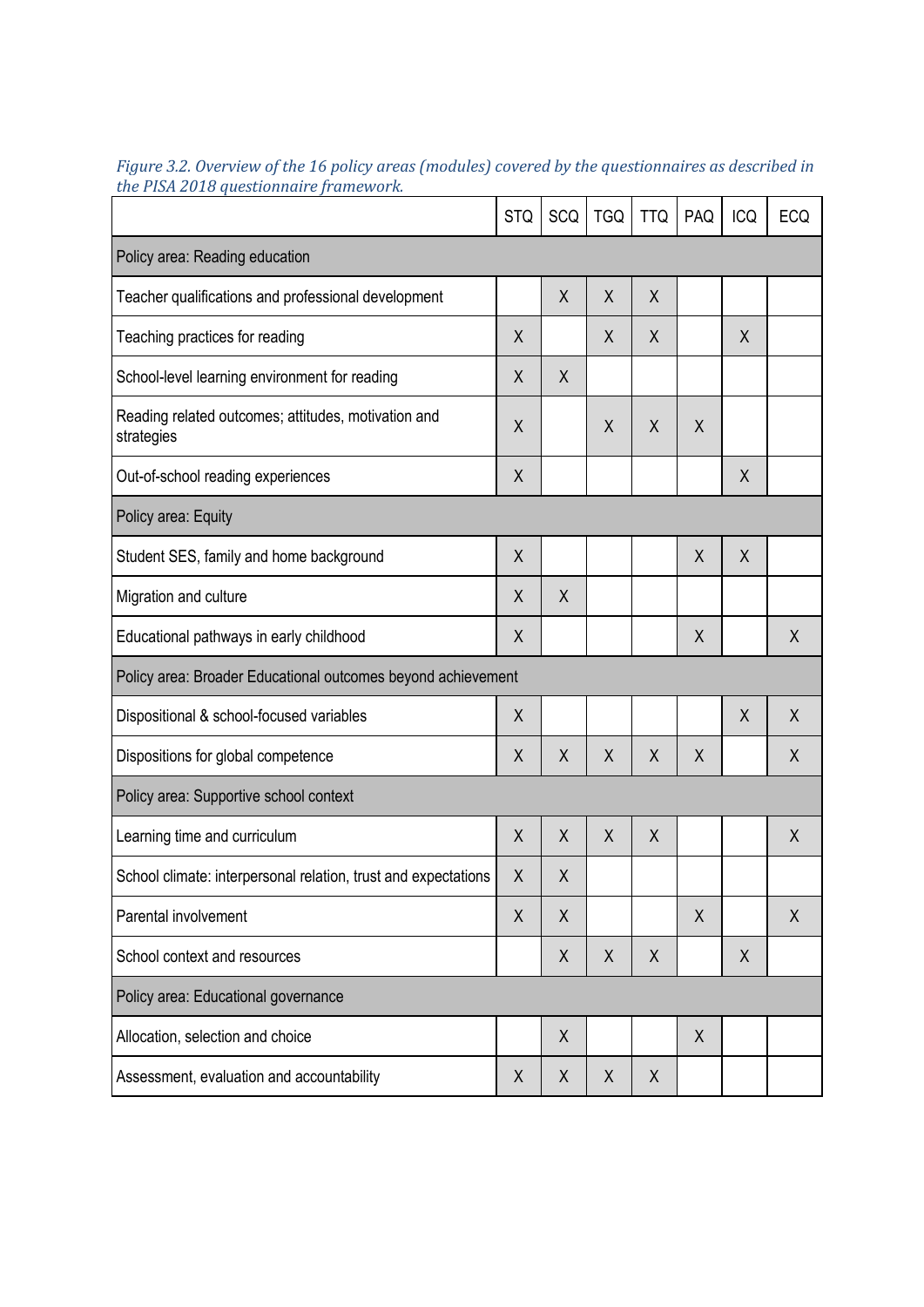# **The Student Questionnaire**

As in previous cycles, the PISA Student Questionnaire was administered to all students participating in the PISA assessment. It was administered on computer, while countries/economies testing on paper administered a parallel paper version.

# **The School Questionnaire**

As in previous cycles, the PISA School Questionnaire was administered to the principal for those schools participating in PISA. It was administered on computer, while countries/economies using paper-based testing administered a parallel paper version.

## **The Educational Career Questionnaire**

This questionnaire was first introduced in 2003 and was administered to all students participating in PISA if a country/economy chose to implement this option. It included additional questions on students' past and current education. The Educational Career option was administered after the main Student Questionnaire. This was administered only on computer.

## **The ICT Familiarity Questionnaire**

This questionnaire was first introduced in PISA 2003 and was administered to all students participating in PISA if a country/economy chose to implement this option. It included additional questions on students' usage of electronic and digital devices, as well as their confidence and attitudes towards ICT. The ICT option was administered after the main Student Questionnaire. This questionnaire was administered only on computer.

#### **The Financial Literacy Questionnaire**

This questionnaire was administered to all students participating in PISA if a country/economy chose to implement this option. It included additional questions on students' access to financial information and education as well as their practical financial experiences. The Financial Literacy Questionnaire option was administered after the main Student Questionnaire. This questionnaire was administered only on computer.

#### **The Well-Being Questionnaire**

This questionnaire was administered to all students participating in PISA if a country/economy chose to implement this option. It included additional questions on students' health and wellbeing, as well as activities together with friends and family. The Well-Being Questionnaire option was administered after the main Student Questionnaire. This questionnaire was administered only on computer.

#### **The Parent Questionnaire**

The Parent Questionnaire was administered on paper and targeted the parents of all students participating in PISA. It enquired about learning contexts, support, and resources at home as well as spending on education and parents' reading -related interests and attitudes. This questionnaire was administered only on paper.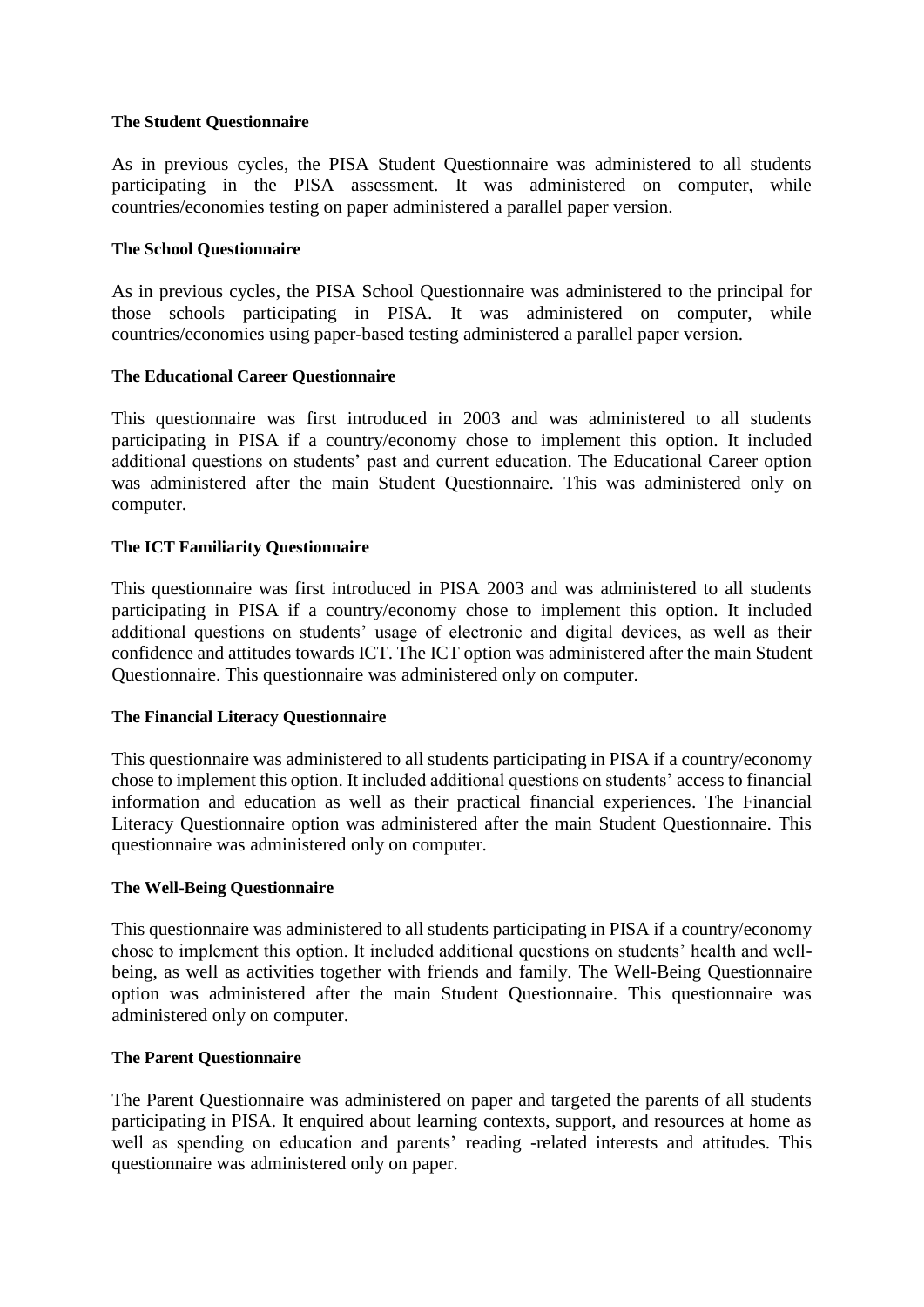# **The Teacher Questionnaire**

The Teacher Questionnaire was introduced for the first time in PISA 2015 and further developed for PISA 2018. The underlying idea was that important predictors of academic achievement, such as teacher qualification and quality of teaching and learning settings, are best assessed by asking teachers directly. Resulting data can be used to analyse differences between countries/economies and schools. Although some of these aspects were also covered by the School Questionnaire or the Student Questionnaire, administering a questionnaire to teachers was likely to improve the objectivity, reliability, and validity of information. Teachers were addressed as experts for teaching and student learning in the Teacher Questionnaire. The framework and item development for the Teacher Questionnaire were integrated into the overall development process of the PISA questionnaires, thus fitting in with the overall design and the policy issues mentioned above.

Considering the major domain of reading as well as general differences in teacher characteristics and practices, PISA 2018 implemented two different versions of the teacher questionnaires. One questionnaire addressed teachers eligible for teaching the test language to 15-year-olds in PISA schools, the other one addressed teachers of all other subjects.

Implementing a Teacher Questionnaire into PISA yields several opportunities, as it can deliver information on:

- the professional background of teachers
- the education and training of teachers, including school-based professional development
- teachers' beliefs and attitudes
- school level policies such as teacher co-operation, and shared values
- teachers' perception of school culture, school management and leadership, parental involvement, and school development
- domain-specific and domain-general instructional policies and practices
- the curriculum and opportunity-to-learn.

The Teacher Questionnaire was implemented as an international option and was administered via an electronic online platform. Teachers were given individual access to this platform, providing each eligible teacher within a school with an individual password to access and respond to the questionnaire. This procedure guaranteed nondisclosure of teacher identity to any stakeholder, including the school principal.

# QUALITY ASSURANCE IN THE DEVELOPMENT OF QUESTIONNAIRES

Specific standards underlie the PISA questionnaire development process as well as the implementation of the material into the final instruments. These standards aim at quality assurance as well as comparability of the data across countries/economies. Mechanisms for PISA 2018 included a review by the countries/economies, cognitive labs, linguistic translatability assessment, centralized transfer of trend material, negotiation of adaptations and linguistic verification. The following sections each give a short introduction to these procedures.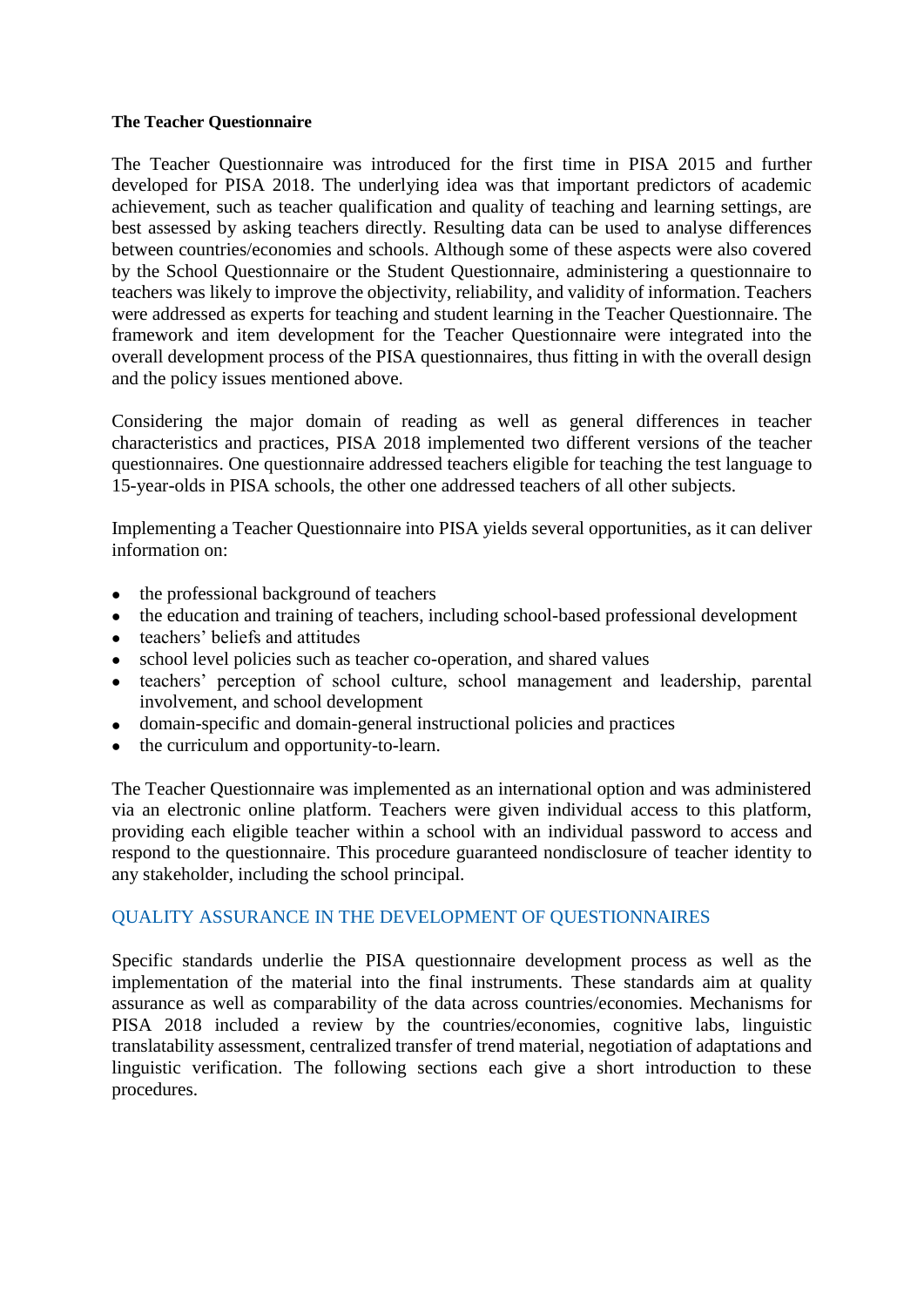#### **Review by countries/economies**

PISA questionnaires aim at covering topics of education that are important to all participating countries and economies and that can help to explain student achievement both within and between countries/economies. To achieve this goal, newly developed material was shared with representatives of countries/economies at an early stage in the development process to obtain in-depth feedback. This process not only helps to ensure comparability, but asks for ratings on several important factors for each question to be implemented in PISA. Each participating country/economy was asked to judge the relevance of the specific topic for their educational system. The review also aimed to establish whether the addressee that is targeted in the questionnaire (e.g. teachers, principals) is indeed the best person to answer. A very important aspect of ratings touched on issues of sensitivity. Feedback was collected on whether a topic might be sensitive, i.e. was politically acceptable, complied with data privacy regulations in the country/economy or could lead to cultural bias. Potential translation and adaptation difficulties were also addressed in this review. Finally, countries/economies were asked to give an overall rating of each proposed question. Based on these reviews, proposed questions were rephrased or even deleted.

# **Cognitive labs**

Newly developed questionnaire material for the Student questionnaire was pre-tested in English and French during the development stage. This pre-testing was implemented in the form of cognitive labs with small groups of students. The respondents first answered selected, newly-developed questions. During this phase, the test administrator recorded the time it took to read and answer the questions. In a second step, respondents were asked about the answering process including whether they understood the questions, if they could answer these based on the response options given and about any other comment they might want to give. All feedback was collected and led to revision of the proposed questionnaire material.

# **Translatability assessment**

To enhance comparability, a translatability assessment of the questionnaire material was carried out. Linguistic experts evaluated the material with due consideration for the Ask-the-Same-Question (ASQ) model (Harkness, 2003). This approach seeks to optimize the wording in the source questionnaire so that the items can be translated into all relevant languages while maintaining the construct covered, and therefore maintaining the intended measurement properties. The newly-developed questionnaire material was translated into several languages representing the most common language groups, including an East-Asian language (Korean), a Slavic language, an Indo-German language (German), a Romance language (French), and Modern Standard Arabic. Translators highlighted any linguistic issues related to the translation of the questionnaire content that could lead to non-translatability or possible bias in later meaning of a question. Questionnaire developers then revised the material based on this feedback.

# **Centralised trend material transfer**

With the transition to computer-based assessment, the international contractors implemented a centralized transfer process for national trend material. All questionnaire material from previous cycles that was chosen to be administered again for PISA 2018 was centrally transferred into the electronic platform. Any changes to these questions needed to be requested